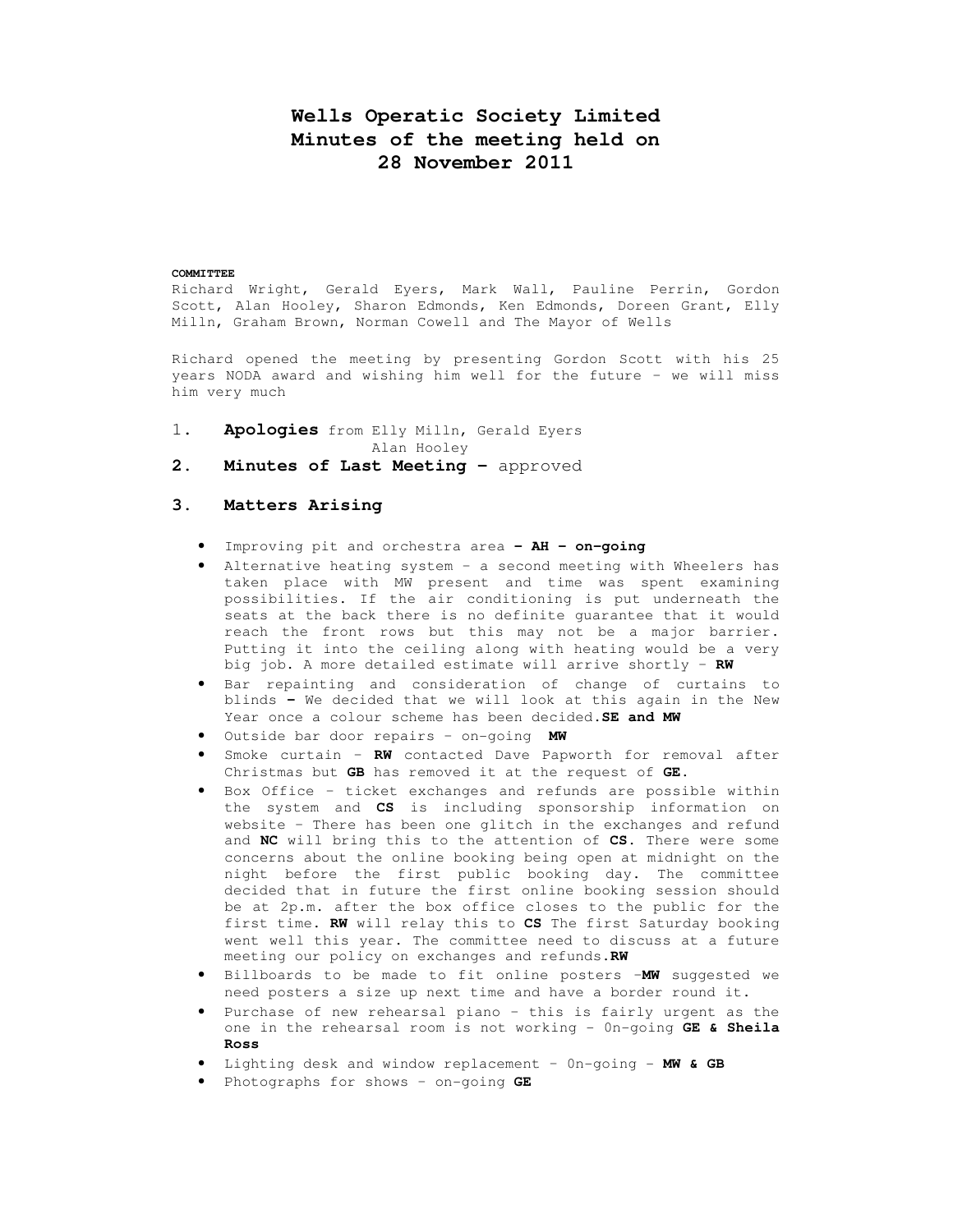- Emergency Lighting in Bar and Emergency Exit in auditorium by wheelchair exit – this needs sorting out before the show - **MW**
- Online subs payments and car park tickets RW has checked with Chris Spray who confirms this can be done – in hand
- Youth Theatre GE has written to Sarah asking for confirmation that the Youth Theatre will be going ahead, but has not had a reply. Concerns that parents are ringing up asking how to put their child's name on the waiting list and then ringing back to say they haven't heard anything. Suggestion that we put a message on the website saying the list is closed at the moment. If the Youth Theatre folds we need to consider as a committee how we can encourage young members – possible one off workshops run by us **RW**

#### **4. Correspondence**

- Request from Lucy Plant for the loan of the car from Brenda Bly – we think this was broken up after the show but Lucy has Dave Papworth's number
- RW has written to the Police concerning uninvited visitors to car park – no reply received yet
- Request from Sarah Briton to run sewing workshops at the Theatre after Christmas – **RW** to tell **SB** she will have to formally book the rehearsal room but it will be free of charge

#### **5. Treasurer's Report – PP**

- **PP** asked if she could sell the small amount of shares we hold with Barclay's Bank – this was agreed
- **GS** handed over his keys to **PP**

## **6. Membership**

- New Members no new members this evening **DG** has two in hand – one with a form and no cash and one with cash and no form
- Patrons **EM** Letter received from **EM** letting us know that regretfully she is unable to continue in this post. **RW** to email members to ask if anyone would consider taking this on
- Patrons Approach by John Lover, President of Wells Rotary, wishing to show support for the Theatre as Friends or in some other appropriate way. RW discussed the possibility of a block patrons membership with him, and said Committee would discuss this as one way forward. The Committee agreed with this in principle – possibly call this a 'corporate or associate patron' **RW** will meet with **PP** to discuss money and take this forward
- AGM and Dinner Dance dates and arrangements 25 May 7pm for 7.30pm start, formal dress code, possibly buffet meal, possibly subsidised, keep speeches to a minimum, final details to be considered – nothing to add - **AH**
- AGM Friday 11 May 2012 nothing to add
- Youth Theatre Sarah has confirmed that she will not be able to do The Wiz next year but she is hoping to run the Youth Theatre on the usual monthly arrangement – discussed in matters arising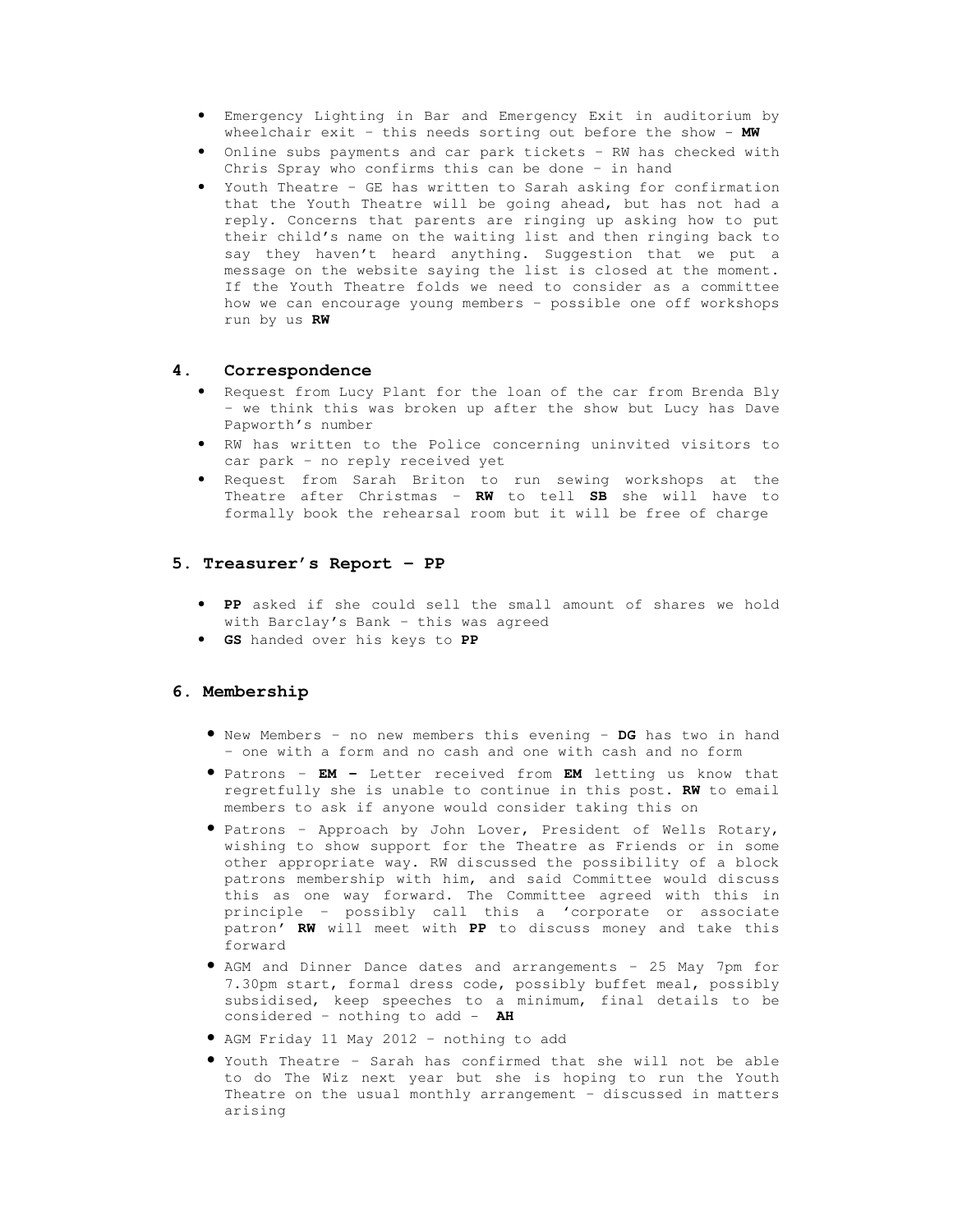- Carnival Curry a very successful evening with about 70 people attending. RW to discuss with Alan whether he needs more support from Committee on this evening. There is also some concerns that people brought extra people on the night so should we consider tickets for next year? Another concern was that people didn't pay promptly on the night and Alan had to chase this up. **AH**
- Show Launch & Mulled Wine Evening Wednesday 21 December nothing to add
- There is a gap in our system between collecting membership fees and entering data on the website and issuing cards – PP confirmed that she is happy to take this on by herself so it just goes through one person. **PP**

## **7. Publicity**

- Mailing list card in hand **KE**
- Banner possible sponsorship by H W Signs on-going **KE**
- Programme Advertising arrangements and invoicing on-going **KE**
- **KE** will book banner slots in the New Year

#### **8. Theatre Renovations**

- Downpipe in hand **MW**
- Light in workshop has started working again after **GB** changed the bulb!! **GB** will look at costs for putting lights in some of the dark corners– **GB**
- Stage Halogen Light needs replacing done by **GB**
- Code Lock on Front Door and remove crash bar on-going **MW**

#### **9. Production/trifold/hire**

- **Robin Hood**  10-17 Dec 2011 written by Vicky Orman, Director **Tina Eyers**, MD **– Sheila Ross**, Choreographer – **Kim Fisher** (adults) **Ella Upham** (children) SM – **Charlie Watkins**, ASM – **Catherine Tucker,** Lighting – **Graham Brown**, Sound – **Pete Ross**, Make-up – **Helen & Julie Makin,** Producer – **GE,** Prompt **Sue Scott**, Costumes – **Sarah Briton & co,** Rehearsal schedule done, Budget done, Ticket Price is £9 & £7
- **Feb 2012** The Last Bread Pudding & Last Tango in Little Grimley  **February 23 to 25 2012 – MW & DG** directing, titles and team to be arranged. Budget – DG will send to **GE** and **RW** Rehearsal Schedule – in hand - Producer **DG MW**, SM ?, Sound ?, Lights **GB**, Ticket price £6 across the board
- **The Sound of Music 16-21 April 2012** Director **Gill Kerton**, MD **Darren Kerton –** Choreographer **– Kim Fisher,** Producer **– Vicky Orman,**  SM **– Chris Spray,** Set design/ASM **– Catherine Tucker,** Programme and Publicity – **Katy Biggs and Mark O'Callaghan,** Costumes – **Kate Hathway, Leslie Roach & Sophie Kerton,** Lighting – **Adam Killey and Rob Rogers**, Props - ?, Prompt – **Sue Kerton**, Rehearsal schedule TBA, Budget TBA, Ticket price £12 and £9 TBA, no concessions Friday and Saturday. The full cast to be auditioned.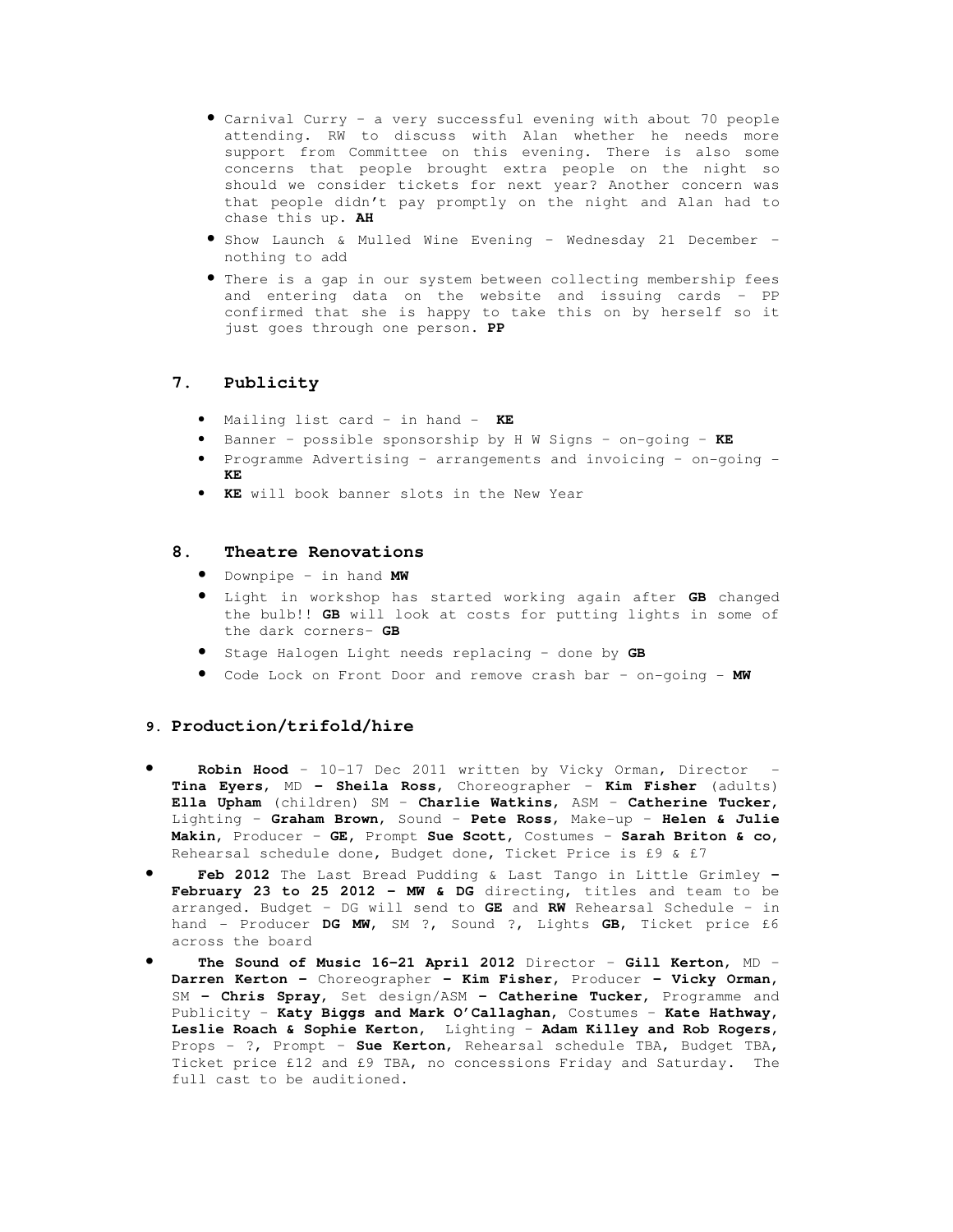- **Youth Theatre Production June 2012 The Wiz.** This production has been postponed but Sarah Neale wishes to take this on as soon as her health will allow.
- **Animal Farm July 4-7 2012** Director **Lois Harbinson,** Producer ?, SM and set design – **Catherine Tucker,** Programme and publicity - ?, Costumes - ?, Lighting –**GB ?** ?, Props - ?, Prompt -?, Rehearsal schedule **TBA,** Budget **TBA,** Ticket price **TBA. RW** to send out email to ask if anyone would take on the producer role as it is important this is in place
- **A Little Night Music Sept 5-8 2012** Director **Lois Harbinson**, MD –**Sheila Ross,** Producer - ?. Programme and publicity - ?, Costumes - ?, Lighting - **GB**?, Props - ?, Prompt - ?, Rehearsal schedule **TBA,**  Budget **TBA,** Ticket price **TBA.**
- **Panto December 15-22 2012.** Anyone interested? **RW** will direct if no-one else comes forward.
- **Spring 2016** Ken Edmonds has suggested that we consider 'Kiss Me Kate' as this is the 400<sup>th</sup> year after Shakespeare's death. Other Shakespeare productions might also be considered for this year. **Ongoing.**
- **MW** reminded us that we need to start thinking about the Spring 2013 production
- GS reminded us that someone needs to take over the liaison with Bristol Old Vic for their tour date – **RW** agreed to do this and **GS** handed over file – **GS** will email his contact and copy **RW** in

## **10. Training**

• Mamma Mia Music Workshop - hearsay is that this was a very successful day – RW to send a letter to Anne Beechey to thank her for organising this. As many of the people attending this were non-members we should have considered two-tier pricing system

#### **11. Show Reviews**

- Brassed Off Street Theatre GE KE DG it worked well on stage with good set
- End of the Rainbow GS MW story of Judy Garland in her final years – excellent show, deep and sad, lead was brilliant
- Hard Times Tobacco Factory GS followed by a revue 'What the Dickens'- very enjoyable
- Midsummer Night's Dream Tobacco Factory GS brilliant
- Me and My Girl Edington KE acting by leads was good too much furniture on stage

#### **12. Any other Business**

- Thales printing and costs
- The safe in the Bar has failed Peter Beechey has looked at this and believes there is a circuit board fault. He comments that it is hardly worth getting it repaired since these safes are very reasonably priced – MW has already purchased a new safe and is waiting to fit it when he gets the master key to take the other one out